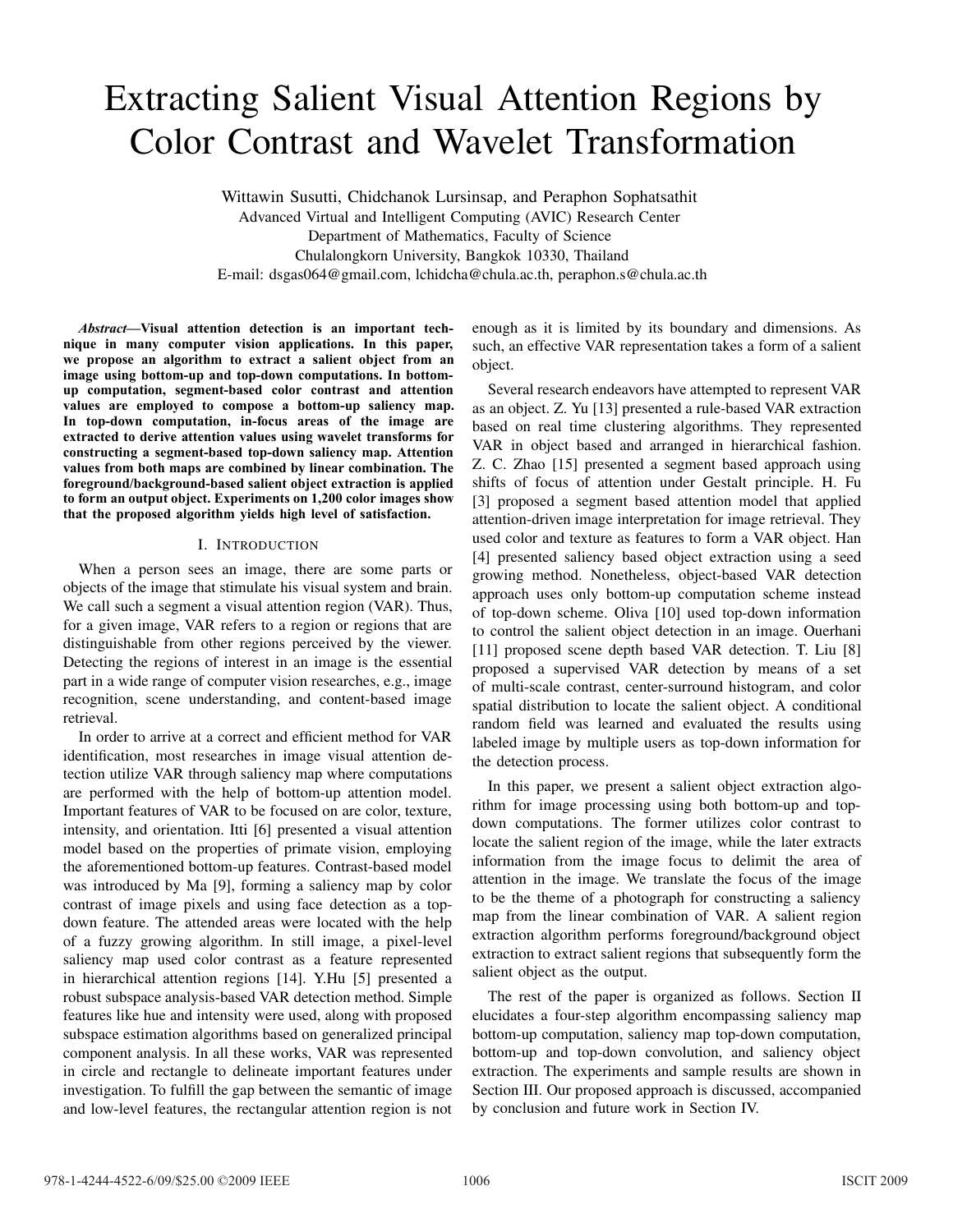

Fig. 1. The proposed visual attention framework.

#### II. PROPOSED FRAMEWORK

Our proposed saliency object extraction overall work flow is shown in Fig. 1. The framework considers the saliency regions of an image on segmentation levels. The framework operates in two stages, i.e., bottom-up and top-down computations, where the total saliency value is obtained through the linear combination. In object extraction process based on foreground/background classification, there are three types of region states or seeds: foreground, background, and unlabeled seeds. The regions having high saliency value are marked as foreground seeds. The regions having low saliency value are marked as background seeds. The rest is defined as unlabeled seeds. The object extraction process forms an output saliency object from these seeds. The resulting image will be further processed by image segmentation.

Image segmentation process is an initial preprocessing work using JSEG segmentation technique [2] which is an unsupervised color-texture based image segmentation. We assume that the result of segmentation is complete. This means that we can form individual objects from segments of the segmented regions in the image. Details are described in the sections that follow.

#### *A. Saliency map based on bottom-up computation*

We use color contrast to represent the bottom-up saliency map. Color contrast is a very well-known feature that represents image saliency regions. In previous color contrast ground work [8],[9],[14], a pixel level color contrast can be determined by the color difference between the current pixel and its neighbors. Unfortunately, such a process is a computation intensive operation. To reduce computation complexity, we process color contrast computations in hierarchy. First, the



Fig. 2. An example of how the salient region is extracted by our algorithm. (a) original image (b) segmented image (c) focal points in an image using wavelet transforms (d) saliency map based on top-down computation (e) saliency map based on bottom-up computation (f) total saliency map (g) white segments represent foreground seeds, black segments represent background seeds, and gray segments represent unlabeled seeds (h) The experimental result.

original image is smoothed by Gaussian filter. Thereby, all colors in the image are quantized to 11-20 colors that do not affect image quality in human vision [2]. For each quantized color, a dominated color is selected as the representative color of the entire L\*a\*b\* space.

A segment-based color contrast of each image segment (*SalCC* ) is defined as

$$
SalCC_i = \sum_{j=1}^{S} (||A_i - A_j|| \times n_j)
$$
 (1)

where *SalCC<sup>i</sup>* denotes color contrast value of segment *i*, *A<sup>i</sup>* is the mode of the dominating color in segment *i*, *S* is the number of segments in the image, and  $n_j$  is the total pixels in segment *j*.

Hence, normalization is performed on all *SalCC* values in the range [0, 1]. A bottom-up saliency map can be constructed from the *SalCC* as shown in Fig. 2(e).

## *B. Saliency map based on top-down computation*

The top-down computation poses difficulties in selecting appropriate features to use. If the given image is not a human picture, face and human features will be useless to incorporate in the detection process.

To overcome feature selection problem, we resort to features that can be applied in a wide range of images not being restricted to only human or specific objects. Therefore, we propose the in-focus region of an image as the top-down feature for the saliency map computation. The in-focus region is the information provided by the photographer for the viewers to indicate which regions or objects are in focus. In order to determine these in-focus regions, we use two-dimension Haar wavelet transform technique to classify in-focus regions and out-of-focus regions of the image [7].

Generally, most images are divided into two types: a low depth and a high depth of field image. Fig. 3 shows the characteristics of the low and high depth of field images as the results of applying two-dimension Haar wavelet transforms.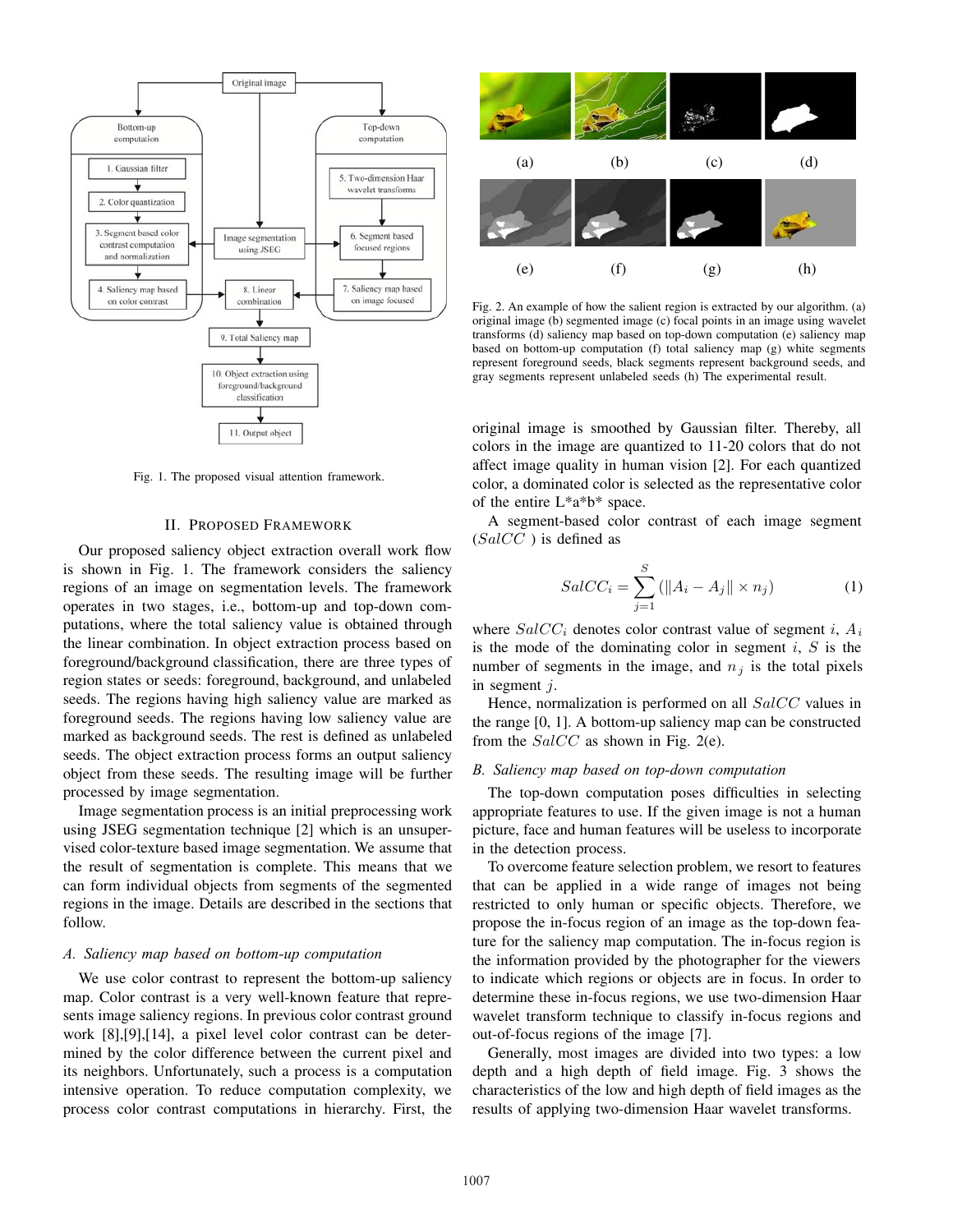

Fig. 3. Two examples of different depths. First row shows the high depth of field image and the second row shows low depth of field images. (a) Given images, rabbit and butterfly. (b) The wavelet transforms graph of both images. (c) The focal points of both images after applying wavelet transforms.

To check whether the input image is a low or high depth of field image, we compute the ratio of high frequency regions over all image regions  $(R)$ . In this work, we set the maximum of *R* (*mR*) to be 0.7. From our observation on the wavelet transform results in the low depth of field images, there were many levels of the low depth of field images. If *R* was very close to 1, it indicated that the high frequency pixels dispersed over the entire image. Thus, the image is a high depth of field type. On the other hand, if hight frequency pixels clutter around some regions of the image, the value of *R* will drop farther from 1. In which case, the image is considered a low depth of field type.

From the results of wavelet transform, we extract high frequency pixels as the focal points of the image. The focal point filter of each pixel is defined as

$$
focal\_point_{i,j} = \begin{cases} 1 & \text{if } |p_{i,j}| \ge std_w \\ 0 & \text{otherwise} \end{cases}
$$
 (2)

where  $p_{i,j}$  is the wavelet transform value of pixel at row *i* and column  $j$  of the image,  $std_w$  is the standard deviation of the image pixel values from wavelet transform. Some residuals may exist which appear as scattered noise in the image. These noisy spots are eliminated immediately before determining an in-focus region. The in-focus region is the segment of the image that has the focal point in the segment.

For a low depth of field image, a segment-based in-focus saliency of each segment (*SalF*) is defined as

$$
SalF_i = \begin{cases} 1 & \text{if } i \text{ is an in-focus region} \\ 0 & \text{otherwise} \end{cases}
$$
 (3)

In a high depth of field image, the *SalF* value of every segment equals to zero. Thus, we can construct a top-down saliency map from *SalF* as shown in Fig. 2(d).

#### *C. Bottom-up and top-down interaction*

To study the interaction between both models, we apply a linear combination of top-down and bottom-up saliency map computations based on the following assumptions:

- 1) Regardless of the image type, the color contrast regions are still considered as a complimentary stimulus to the viewers' attention; and
- 2) In-focus regions of the image will attract the viewer and increase the overall attention value of the image.

From these assumptions, the saliency values of focused regions should increase if the input image is a focused image. In a de-focused image, however, the color contrast is the major feature.



Fig. 4. Graphs between  $mR$  and  $t$ . (a) The relational plot of  $mR$  and  $t$ , where *X*-axis represents the values of *mR* and *Y* -axis represents the values of *t*. The relational plot of  $R$  and  $w_1$  based on different values of  $mR$ . (b)  $mR$ equals to 0.6 and  $t$  equals to 4.6296. (c)  $mR$  equals to 0.7 and  $t$  equals to 2.9155. (d) *mR* equals to 0.8 and *t* equals to 1.9531.

The total saliency value of each segment in the image is defined by the following formula

$$
SalT_i = \frac{w_1 SalF_i + SalCC_i - w_2}{1 + w_1} \tag{4}
$$

where  $SalT_i$  is the total saliency value of image segment *i*.  $w_1$  is in-focus weight defined by (5) and  $w_2$  by (7)

$$
w_1 = \begin{cases} 1 - (t \times R^3) & \text{if } R \le mR \\ 0 & \text{otherwise} \end{cases}
$$
 (5)

$$
t = \frac{1}{mR^3} \tag{6}
$$

$$
w_2 = SalF_i \times \frac{w_1}{3} \times e^{-\frac{SalCC_i^2}{2}}
$$
 (7)

where *t* is a weight value depending on *mR*. The relation of *t* and  $mR$  is described in Fig. 4.  $w_2$  is an adjusted value of two combined saliency values derived from the effect of range of the in-focus regions. Fig. 5 shows sample results with different values of *t* and *mR*.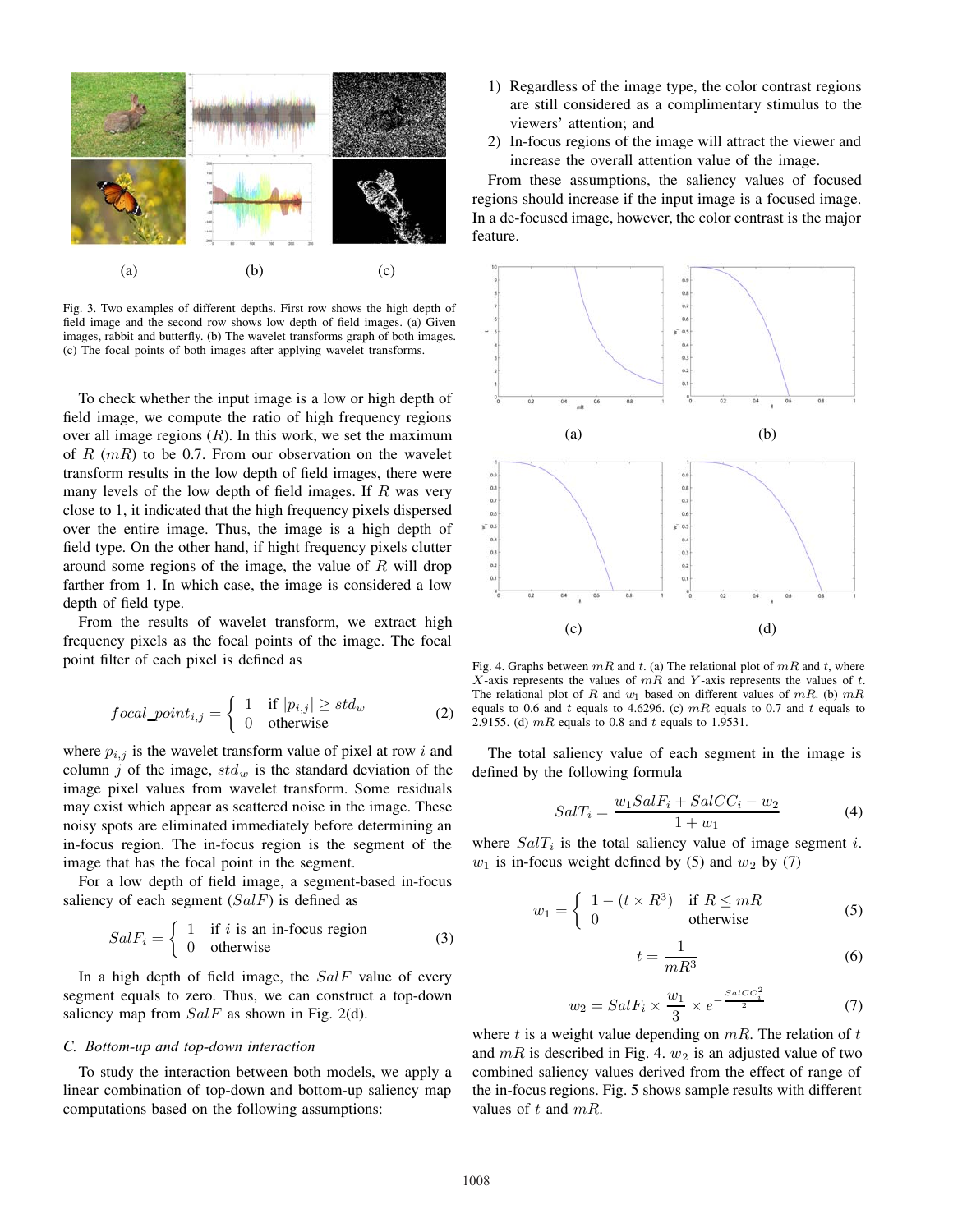

Fig. 5. Outcomes from different values of *mR* and *t*. (a) Given images. (b)  $mR$  equals to 0.6 and *t* equals to 4.6296. (c)  $mR$  equals to 0.7 and *t* equals to 2.9155. (d) *mR* equals to 0.8 and *t* equals to 1.9531.

#### *D. Saliency object extraction*

J.F. Wang [12] presented a foreground/background classification based method for object extraction. An input image can be divided into many regions by watershed technique. The regions so obtained are labeled according to foreground or background information that is provided by the user. The unlabeled neighboring regions are enqueued to form a hierarchical queues based either on color similarity or index number. The regions in the hierarchical queue are then dequeued from the lowest index number and assigned the same label as the neighboring labeled region having the smallest color distance. For unlabeled neighboring regions being dequeued that have not been labeled or are not in the hierarchical queue are enqueued with the index number. The process terminates when every region is dequeued.

We apply the above algorithm to suit the saliency object extraction with slight modifications. Instead of taking userdefined foreground seeds and background seeds, we replace the foreground seeds by the high saliency value regions and background seeds by the low saliency value regions. These seeds are subsequently classified into three types as follows

$$
rst(i) = \begin{cases} \n\text{fseed} & \text{if } \text{SalT}_i \ge \max_j \left( \text{SalT}_j \right) - std \\ \n\text{bseed} & \text{if } \text{SalT}_i \le \min_j \left( \text{SalT}_j \right) + \frac{std}{2} \\ \n\text{nseed} & \text{otherwise.} \n\end{cases} \tag{8}
$$

where  $rst(i)$  is the status of segment *i*, *f* seed is the segment status to indicate foreground, *bseed* is the segment status to indicate background. We call them *labeled* segments. The segments that are neither foreground nor background are classified as *nseed* or *unlabeled* segments. *std* is the standard deviation of *SalT* .

We construct a region adjacency graph to represent the relation between neighboring segments of the image. In segment labeling step, segment type assignment as foreground or background is determined based on the index number of the hierarchical queue. For each unlabeled segment *B* adjacent to any labeled segments, we define saliency index value function as

$$
q_B = floor\left(\min_n |SalT_B - SalT_i| \times 100\right) \tag{9}
$$

where  $q_B$  is the index number of segment *B* and *n* is the total number of labeled segments adjacent to segment *B*.

For the hierarchical queue, the segment *C* with the lowest index number is dequeued and classified as foreground or background by the formula

$$
St^* = argmin_p |SalT_C - SalT_k|
$$
 (10)

where *St*<sup>∗</sup> is the segment status of the minimum distance of *SalT* value between segment *C* and the labeled segment *k*. *p* is the total number of labeled segments adjacent to segment *C*.

After every segment is labeled, the results or salient objects represent the foreground segments of the image. Fig. 6 shows sample results with three types of saliency map.

### III. EXPERIMENTAL AND RESULTS

We employed 1,200 test images which were divided into two sets, namely, test set A and test set B. Test set A contained 1,000 well-segmented of both low and high depth of field images that were randomly selected from standard image database [8]. Test set B contained 200 low depth of field images which were taken from various sources on the Internet. Therefore, the attention value was very subjective depending on knowledge and experience of the viewers. We considered only the images that possessed only one attention region or object. The results were rated in three levels, namely, good, accept, and failed by nine users. The descriptions of the three level ratings are given in Table I.

Table II displays the results of the experiments. In test set A, 71% of images are marked as "Good", while "Failed" marked images are 13%. Fig. 7 shows sample results on test set A. From our observation on failed case, there were two main causes involved. First, the attention object in the image was not a stand out contrast. Second, the attention object was over segmented by the segmentation algorithm, due to blurred color contrast in some regions. Thus, some parts of the attention object were missing after extraction as shown in Fig. 9.

In test set B, the results show that our approach is very effective in the low depth of field images. The "Good" rating was 87% of the images, whereas "Failed" rate occurred only 3%. Fig. 8 shows sample results on test set B.

TABLE I DESCRIPTION OF RATING LEVELS

| Rating of result | Description                                                  |  |  |
|------------------|--------------------------------------------------------------|--|--|
| Good             | The saliency object is extracted with few<br>other segments. |  |  |
|                  |                                                              |  |  |
| Accept           | The saliency object is in the image result                   |  |  |
|                  | but contain some unwanted segments.                          |  |  |
| Failed           | The saliency object is not in the image result               |  |  |
|                  | or comes with many unwanted segments.                        |  |  |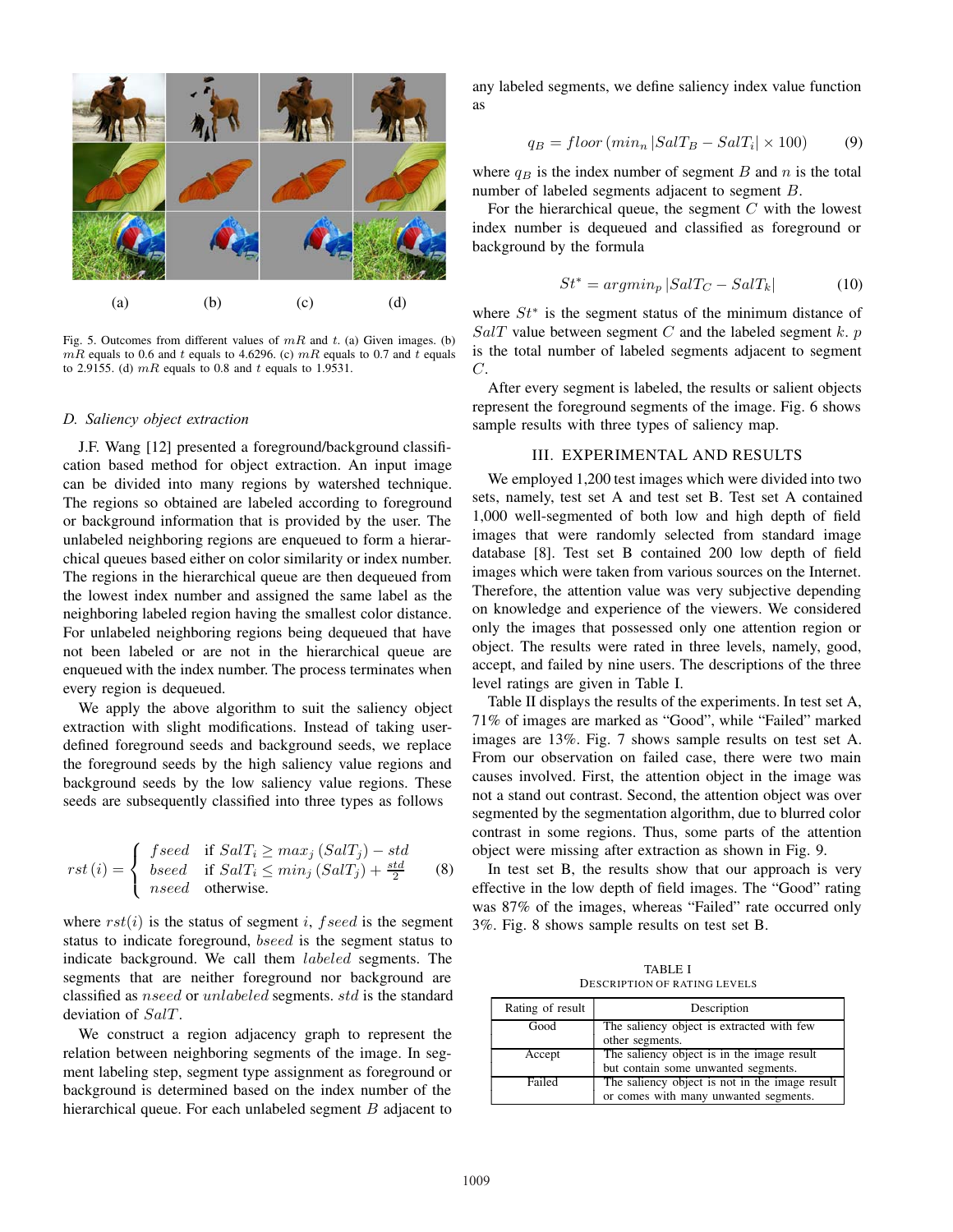TABLE II EXPERIMENTAL RESULTS

|          | Level of satisfactory |        |        |
|----------|-----------------------|--------|--------|
| Test set | Good                  | Accept | Failed |
|          | 71%                   | 16%    | 13%    |
|          |                       |        |        |



Fig. 6. Saliency object extraction outcomes. (a) Given images. (b) Saliency map based on top-down computation. (c) Saliency map based on bottom-up computation. (d) Total saliency map. (e) The experimental results.

# IV. CONCLUSION

The proposed algorithm proves to be satisfactory in locating the salient region of images in various categories and compositions. The combined "Good" and "Accept" of 87% on standard test set A demonstrates the viability of the algorithm effectiveness. Such a claim is reaffirmed by additional arbitrary images from test set B that yielded 97% accuracy. Despite some essential complexities [1] that are innate to the problem under investigation as depicted in Fig. 9, our vision is set on improving related computer vision applications such as scene analysis, content-based image retrieval, image recognition, and in particular, motion picture object extraction.



Fig. 7. Object detection outcomes on test set A. The odd columns are input images and the even columns are the experimental results.

### ACKNOWLEDGMENTS

This research was supported by a grant from the Strategic Scholarships for Frontier Research Network of Thai Doctoral Program, Office of the Commission on Higher Education, Ministry of Education, Thailand.

#### **REFERENCES**

- [1] F.P. Brooks, Jr., "No silver bullet: essence and accidents of software engineering", *Computer,* vol. 20, no. 4, pp. 10-19, 1987.
- [2] Y. Deng and B. S. Manjunath, "Unsupervised segmentation of colortexture regions in images and video", *IEEE Trans. on PAMI,* vol. 23, no. 8, pp. 800-810, 2001.
- [3] H. Fu, Z. Chi, and D. Feng, "Attention-driven image interpretation with application to image retrieval", *Pattern Recognition,* vol. 39, no. 9, pp. 1604-1621, September 2006.
- [4] J. Han, M. Li, H. Zhang, and L. Guo, "Automatic attention object extraction from images", *IEEE Conf. on ICIP,* vol. 2, pp. 403-406, September 2003.
- [5] Y. Hu, D. Rajan, and L. T. Chia, "Detection of visual attention regions in images using robust subspace analysis", *Journal of Vision Communication and Image Representation,* vol. 19 no. 3, pp. 199-216, April 2008.
- [6] L. Itti, C. Koch, and E. Niebur, "A model of saliency-based visual attention for rapid scene analysis", *IEEE Trans. on PAMI,* vol. 20, no. 11, pp. 1254-1259, 1998.